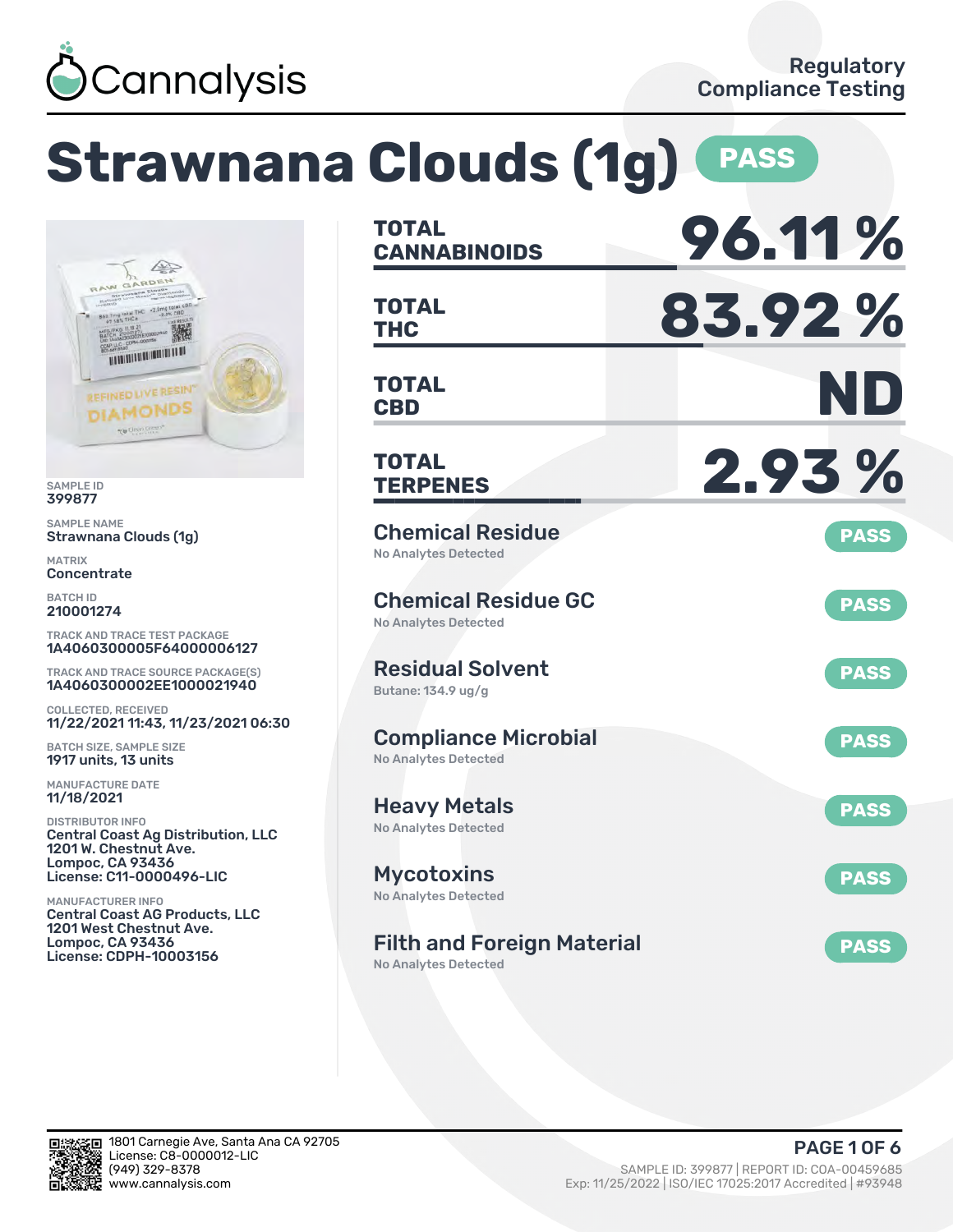

# CANNABINOID ANALYSIS

Total THC,CBD value(s) have been decarboxylated.

| TOTAL THC:          | 839.2 mg/g (83.92 %), 839.2 mg per package |
|---------------------|--------------------------------------------|
| TOTAL CBD:          | ND.                                        |
| TOTAL CANNABINOIDS: | 961.1 mg/g (96.11 %)                       |

UNIT OF MEASUREMENT: Milligrams per Gram(mg/g)

| <b>ANALYTE</b>         | <b>RESULT</b>           | <b>LOD</b> | <b>LLOO</b> | <b>ANALYTE</b>   | <b>RESULT</b>           | <b>LOD</b> | <b>LLOO</b> |
|------------------------|-------------------------|------------|-------------|------------------|-------------------------|------------|-------------|
| <b>THCa</b>            | 950.5 mg/g (95.05 %)    | 0.5000     | 1.0000      | CBDa             | <b>ND</b>               | 0.5000     | 1.0000      |
| D9THC                  | 5.619 mg/g (0.5619 %)   | 0.5000     | 1.0000      | CBD              | <b>ND</b>               | 0.5000     | 1.0000      |
| D8THC                  | ND                      | 0.5000     | 1.0000      | CBD <sub>v</sub> | <b>ND</b>               | 0.5000     | 1.0000      |
| <b>CBN</b>             | <b>ND</b>               | 0.5000     | 1.0000      | CBCa             | $\leq 1$ mg/g           | 0.5000     | 1.0000      |
| <b>THCva</b>           | 2.346 mg/g $(0.2346\%)$ | 0.5000     | 1.0000      | <b>CBC</b>       | <b>ND</b>               | 0.5000     | 1.0000      |
| <b>THC<sub>v</sub></b> | ND                      | 0.5000     | 1.0000      | CBGa             | 1.463 mg/g $(0.1463\%)$ | 0.5000     | 1.0000      |
| ExoTHC                 | 1.170 mg/g (0.1170 %)   | 0.5000     | 1.0000      | <b>CBG</b>       | <b>ND</b>               | 0.5000     | 1.0000      |
| <b>CBL</b>             | <b>ND</b>               | 0.5000     | 1.0000      |                  |                         |            |             |

#### ADDITIONAL INFORMATION

| Method:     | SOP-TECH-001 | Sample Prepped: 11/23/2021 11:45  | Sample Approved: 11/24/2021 10:07  |  |
|-------------|--------------|-----------------------------------|------------------------------------|--|
| Instrument: | . UPLC-DAD   | Sample Analyzed: 11/23/2021 14:34 | Prep-Analytical Batch: 34151-28112 |  |



#### TOTAL TERPENES: 29.31 mg/g (2.931 %)

| ANALYTE                 | <b>RESULT</b>             | <b>LOD</b> | <b>LLOQ</b> | <b>ANALYTE</b>         | <b>RESULT</b>                                      | <b>LOD</b> | <b>LLOQ</b> |
|-------------------------|---------------------------|------------|-------------|------------------------|----------------------------------------------------|------------|-------------|
| 3-Carene                | <b>ND</b>                 | 1.000      | 2.500       | Alpha bisabolol        | <lloq< td=""><td>0.1000</td><td>0.500</td></lloq<> | 0.1000     | 0.500       |
| Alpha cedrene           | <b>ND</b>                 | 1.000      | 2.500       | Alpha humulene         | 1.226 mg/g $(0.1226\%)$                            | 0.5000     | 1.000       |
| Alpha pinene            | 1.675 mg/g $(0.1675%)$    | 0.1000     | 1.000       | Alpha terpinene        | <b>ND</b>                                          | 0.5000     | 1.000       |
| Alpha terpineol         | $0.8224$ mg/g $(0.0822%)$ | 0.3260     | 0.6520      | Beta caryophyllene     | 2.606 mg/g $(0.2606\%)$                            | 0.5000     | 1.000       |
| Beta myrcene            | 6.783 mg/g (0.6783 %)     | 0.5000     | 1.000       | Beta pinene            | <lloq< td=""><td>0.6070</td><td>1.214</td></lloq<> | 0.6070     | 1.214       |
| Borneol                 | <b>ND</b>                 | 1.000      | 2.500       | Camphene               | <lloq< td=""><td>0.5000</td><td>1.000</td></lloq<> | 0.5000     | 1.000       |
| Camphor                 | <b>ND</b>                 | 0.1000     | 0.5000      | Caryophyllene oxide ND |                                                    | 0.5000     | 2.500       |
| Cedrol                  | <b>ND</b>                 | 0.5000     | 1.000       | Cis geraniol           | <b>ND</b>                                          | 1.000      | 2.500       |
| Cis nerolidol           | <b>ND</b>                 | 2.500      | 5.000       | Eucalyptol             | <b>ND</b>                                          | 0.1000     | 0.500       |
| Fenchol                 | 1.387 mg/g $(0.1387%)$    | 0.5000     | 1.000       | Fenchone               | <lloq< td=""><td>0.1000</td><td>0.500</td></lloq<> | 0.1000     | 0.500       |
| Gamma terpinene         | ND                        | 0.1000     | 0.5000      | Gamma terpineol        | <b>ND</b>                                          | 0.2090     | 0.523       |
| Geranyl acetate         | <b>ND</b>                 | 0.1000     | 0.5000      | Guaiol                 | <b>ND</b>                                          | 2.500      | 5.000       |
| Isoborneol              | <b>ND</b>                 | 0.5000     | 1.000       | Isopulegol             | <b>ND</b>                                          | 2.500      | 5.000       |
| Limonene                | 11.18 mg/g $(1.118\%)$    | 0.5000     | 2.500       | Linalool               | <lloq< td=""><td>0.5000</td><td>1.000</td></lloq<> | 0.5000     | 1.000       |
| Menthol                 | <b>ND</b>                 | 1.000      | 2.500       | Ocimene 1              | <b>ND</b>                                          | 0.1550     | 0.310       |
| Ocimene 2               | 2.249 mg/g $(0.2249\%)$   | 0.3450     | 1.725       | P-cymene               | <b>ND</b>                                          | 0.5230     | 1.045       |
| P-mentha-1,5-diene ND   |                           | 0.5000     | 1.000       | Pulegone               | <b>ND</b>                                          | 0.1000     | 0.500       |
| Sabinene                | <b>ND</b>                 | 0.5000     | 1.000       | Terpinolene            | 1.387 mg/g $(0.1387%)$                             | 0.1000     | 0.500       |
| Trans beta farnesene ND |                           | 2.500      | 5.000       | Trans geraniol         | <b>ND</b>                                          | 0.5000     | 2.500       |
| Trans nerolidol         | <b>ND</b>                 | 0.5000     | 2.500       | Valencene              | <b>ND</b>                                          | 0.5000     | 1.000       |

UNIT OF MEASUREMENT: Milligrams per Gram(mg/g)

| <b>ANALYTE</b>          | <b>RESULT</b>             | <b>LOD</b> | <b>LLOQ</b> | <b>ANALYTE</b>         | <b>RESULT</b>                                       | <b>LOD</b> | <b>LLOQ</b> |
|-------------------------|---------------------------|------------|-------------|------------------------|-----------------------------------------------------|------------|-------------|
| 3-Carene                | <b>ND</b>                 | 1.000      | 2.500       | Alpha bisabolol        | <lloq< td=""><td>0.1000</td><td>0.5000</td></lloq<> | 0.1000     | 0.5000      |
| Alpha cedrene           | <b>ND</b>                 | 1.000      | 2.500       | Alpha humulene         | 1.226 mg/g $(0.1226\%)$                             | 0.5000     | 1.000       |
| Alpha pinene            | 1.675 mg/g $(0.1675%)$    | 0.1000     | 1.000       | Alpha terpinene        | <b>ND</b>                                           | 0.5000     | 1.000       |
| Alpha terpineol         | $0.8224$ mg/g $(0.0822%)$ | 0.3260     | 0.6520      | Beta caryophyllene     | 2.606 mg/g $(0.2606\%)$                             | 0.5000     | 1.000       |
| Beta myrcene            | 6.783 mg/g (0.6783 %)     | 0.5000     | 1.000       | Beta pinene            | <lloq< td=""><td>0.6070</td><td>1.214</td></lloq<>  | 0.6070     | 1.214       |
| Borneol                 | <b>ND</b>                 | 1.000      | 2.500       | Camphene               | <lloq< td=""><td>0.5000</td><td>1.000</td></lloq<>  | 0.5000     | 1.000       |
| Camphor                 | ND                        | 0.1000     | 0.5000      | Caryophyllene oxide ND |                                                     | 0.5000     | 2.500       |
| Cedrol                  | <b>ND</b>                 | 0.5000     | 1.000       | Cis geraniol           | <b>ND</b>                                           | 1.000      | 2.500       |
| Cis nerolidol           | <b>ND</b>                 | 2.500      | 5.000       | Eucalyptol             | <b>ND</b>                                           | 0.1000     | 0.5000      |
| Fenchol                 | 1.387 mg/g (0.1387 %)     | 0.5000     | 1.000       | Fenchone               | <ll0q< td=""><td>0.1000</td><td>0.5000</td></ll0q<> | 0.1000     | 0.5000      |
| Gamma terpinene         | ND                        | 0.1000     | 0.5000      | Gamma terpineol        | <b>ND</b>                                           | 0.2090     | 0.5230      |
| Geranyl acetate         | <b>ND</b>                 | 0.1000     | 0.5000      | Guaiol                 | <b>ND</b>                                           | 2.500      | 5.000       |
| Isoborneol              | <b>ND</b>                 | 0.5000     | 1.000       | Isopulegol             | <b>ND</b>                                           | 2.500      | 5.000       |
| Limonene                | 11.18 mg/g (1.118 %)      | 0.5000     | 2.500       | Linalool               | <lloq< td=""><td>0.5000</td><td>1.000</td></lloq<>  | 0.5000     | 1.000       |
| Menthol                 | <b>ND</b>                 | 1.000      | 2.500       | Ocimene 1              | <b>ND</b>                                           | 0.1550     | 0.3100      |
| Ocimene 2               | 2.249 mg/g $(0.2249\%)$   | 0.3450     | 1.725       | P-cymene               | <b>ND</b>                                           | 0.5230     | 1.045       |
| P-mentha-1,5-diene ND   |                           | 0.5000     | 1.000       | Pulegone               | <b>ND</b>                                           | 0.1000     | 0.5000      |
| Sabinene                | <b>ND</b>                 | 0.5000     | 1.000       | Terpinolene            | 1.387 mg/g $(0.1387%)$                              | 0.1000     | 0.5000      |
| Trans beta farnesene ND |                           | 2.500      | 5.000       | Trans geraniol         | <b>ND</b>                                           | 0.5000     | 2.500       |
| Trans nerolidol         | <b>ND</b>                 | 0.5000     | 2.500       | Valencene              | <b>ND</b>                                           | 0.5000     | 1.000       |



PAGE 2 OF 6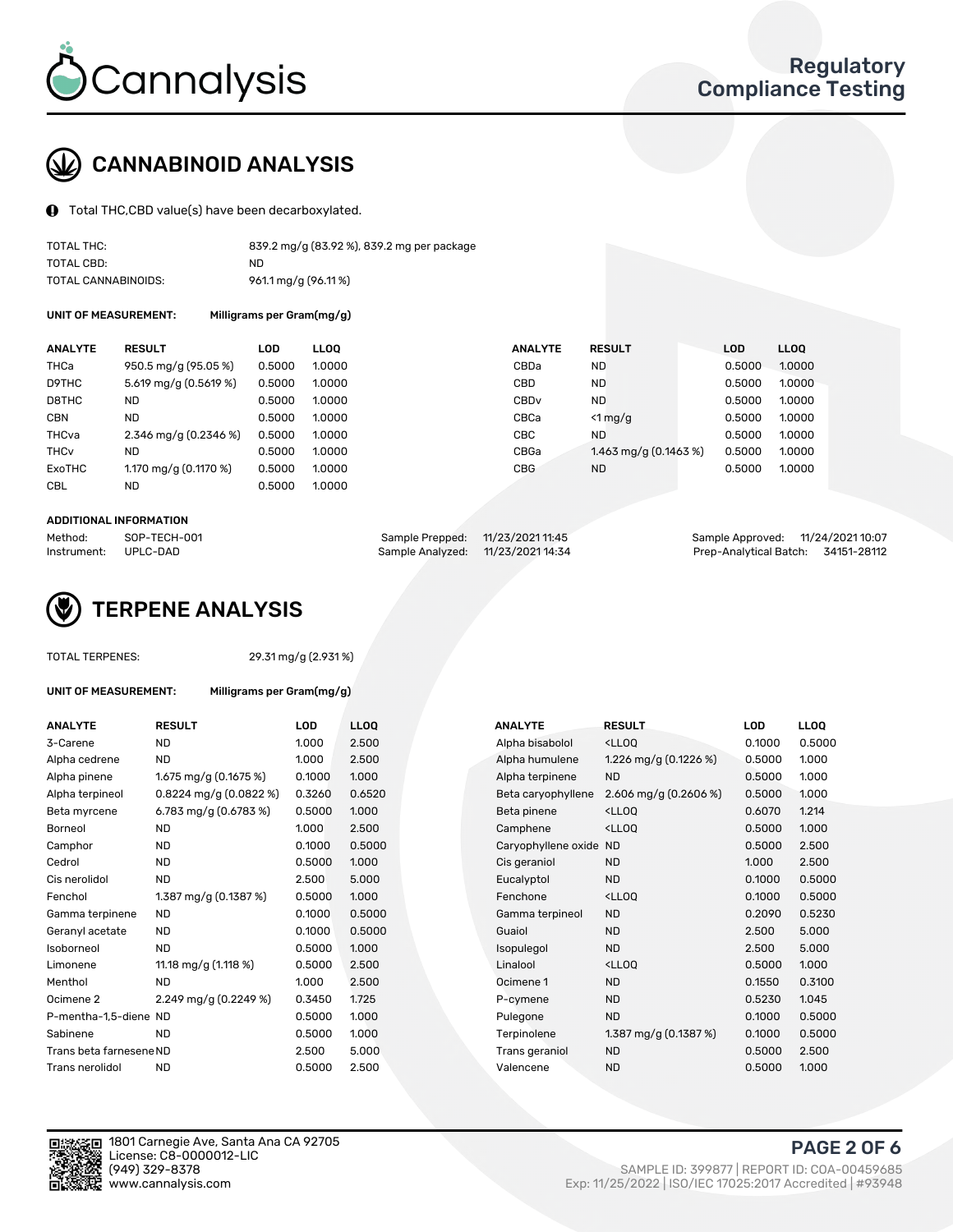

### Regulatory Compliance Testing

#### ADDITIONAL INFORMATION

Method: SOP-TECH-027 Sample Prepped: 11/23/2021 13:42 Sample Approved: 11/24/2021 11:08 Prep-Analytical Batch: 34162-28109



CHEMICAL RESIDUE ANALYSIS PASS

UNIT OF MEASUREMENT: Micrograms per Gram(ug/g)

| <b>ANALYTE</b>    | <b>RESULT</b> | LOD    | <b>LLOQ</b> | <b>ACTION LEVEL</b> |      | <b>ANALYTE</b>      | <b>RESULT</b> | LOD    | <b>LLOQ</b> | <b>ACTION LEVEL</b> |      |
|-------------------|---------------|--------|-------------|---------------------|------|---------------------|---------------|--------|-------------|---------------------|------|
| Abamectin         | <b>ND</b>     | 0.0200 | 0.0400      | 0.1000              | Pass | Acephate            | <b>ND</b>     | 0.0200 | 0.0400      | 0.1000              | Pass |
| Acequinocyl       | <b>ND</b>     | 0.0200 | 0.0400      | 0.1000              | Pass | Acetamiprid         | <b>ND</b>     | 0.0200 | 0.0400      | 0.1000              | Pass |
| Aldicarb          | <b>ND</b>     | 0.0200 | 0.0400      | 0.0                 | Pass | Azoxystrobin        | <b>ND</b>     | 0.0200 | 0.0400      | 0.1000              | Pass |
| Bifenazate        | <b>ND</b>     | 0.0200 | 0.0400      | 0.1000              | Pass | <b>Bifenthrin</b>   | <b>ND</b>     | 0.0200 | 0.0400      | 3.000               | Pass |
| <b>Boscalid</b>   | <b>ND</b>     | 0.0200 | 0.0400      | 0.1000              | Pass | Carbarvl            | <b>ND</b>     | 0.0200 | 0.0400      | 0.5000              | Pass |
| Carbofuran        | <b>ND</b>     | 0.0200 | 0.0400      | 0.0                 | Pass | Chlorantraniliprole | <b>ND</b>     | 0.0200 | 0.0400      | 10.00               | Pass |
| Clofentezine      | <b>ND</b>     | 0.0200 | 0.0400      | 0.1000              | Pass | Coumaphos           | <b>ND</b>     | 0.0200 | 0.0400      | 0.0                 | Pass |
| Cyfluthrin        | <b>ND</b>     | 0.4000 | 1.000       | 2.000               | Pass | Cypermethrin        | <b>ND</b>     | 0.4000 | 1.000       | 1.000               | Pass |
| Daminozide        | <b>ND</b>     | 0.0200 | 0.0400      | 0.0                 | Pass | Diazinon            | <b>ND</b>     | 0.0200 | 0.0400      | 0.1000              | Pass |
| <b>Dichlorvos</b> | <b>ND</b>     | 0.0200 | 0.0400      | 0.0                 | Pass | Dimethoate          | <b>ND</b>     | 0.0200 | 0.0400      | 0.0                 | Pass |
| Dimethomorph      | <b>ND</b>     | 0.0200 | 0.0400      | 2.000               | Pass | <b>Ethoprophos</b>  | <b>ND</b>     | 0.0200 | 0.0400      | 0.0                 | Pass |
| Etofenprox        | <b>ND</b>     | 0.0200 | 0.0400      | 0.0                 | Pass | Etoxazole           | <b>ND</b>     | 0.0200 | 0.0400      | 0.1000              | Pass |
| Fenhexamid        | <b>ND</b>     | 0.0200 | 0.0400      | 0.1000              | Pass | Fenoxycarb          | <b>ND</b>     | 0.0200 | 0.0400      | 0.0                 | Pass |
| Fenpyroximate     | <b>ND</b>     | 0.0200 | 0.0400      | 0.1000              | Pass | Fipronil            | <b>ND</b>     | 0.0400 | 0.1000      | 0.0                 | Pass |
| Flonicamid        | <b>ND</b>     | 0.0200 | 0.0400      | 0.1000              | Pass | Fludioxonil         | <b>ND</b>     | 0.0200 | 0.0400      | 0.1000              | Pass |
| Hexythiazox       | <b>ND</b>     | 0.0200 | 0.0400      | 0.1000              | Pass | Imazalil            | <b>ND</b>     | 0.0200 | 0.0400      | 0.0                 | Pass |
| Imidacloprid      | <b>ND</b>     | 0.0200 | 0.0400      | 5.000               | Pass | Kresoxim methyl     | <b>ND</b>     | 0.0200 | 0.0400      | 0.1000              | Pass |
| Malathion         | <b>ND</b>     | 0.0200 | 0.0400      | 0.5000              | Pass | Metalaxyl           | <b>ND</b>     | 0.0200 | 0.0400      | 2.000               | Pass |
| Methiocarb        | <b>ND</b>     | 0.0200 | 0.0400      | 0.0                 | Pass | Methomyl            | <b>ND</b>     | 0.0200 | 0.0400      | 1.000               | Pass |
| Mevinphos         | <b>ND</b>     | 0.0200 | 0.0400      | 0.0                 | Pass | Myclobutanil        | <b>ND</b>     | 0.0200 | 0.0400      | 0.1000              | Pass |
| Naled             | <b>ND</b>     | 0.0200 | 0.0400      | 0.1000              | Pass | Oxamyl              | <b>ND</b>     | 0.0200 | 0.0400      | 0.5000              | Pass |
| Paclobutrazol     | <b>ND</b>     | 0.0200 | 0.0400      | 0.0                 | Pass | Permethrins         | <b>ND</b>     | 0.0400 | 0.1000      | 0.5000              | Pass |
| Phosmet           | <b>ND</b>     | 0.0200 | 0.0400      | 0.1000              | Pass | Piperonyl butoxide  | <b>ND</b>     | 0.0200 | 0.0400      | 3.000               | Pass |
| Prallethrin       | <b>ND</b>     | 0.0200 | 0.0400      | 0.1000              | Pass | Propiconazole       | <b>ND</b>     | 0.0200 | 0.0400      | 0.1000              | Pass |
| Propoxur          | <b>ND</b>     | 0.0200 | 0.0400      | 0.0                 | Pass | Pyrethrins          | <b>ND</b>     | 0.0200 | 0.0400      | 0.5000              | Pass |
| Pyridaben         | <b>ND</b>     | 0.0200 | 0.0400      | 0.1000              | Pass | Spinetoram          | <b>ND</b>     | 0.0200 | 0.0400      | 0.1000              | Pass |
| Spinosad          | <b>ND</b>     | 0.0300 | 0.0700      | 0.1000              | Pass | Spiromesifen        | <b>ND</b>     | 0.0200 | 0.0400      | 0.1000              | Pass |
| Spirotetramat     | <b>ND</b>     | 0.0200 | 0.0400      | 0.1000              | Pass | Spiroxamine         | <b>ND</b>     | 0.0200 | 0.0400      | 0.0                 | Pass |
| Tebuconazole      | <b>ND</b>     | 0.0200 | 0.0400      | 0.1000              | Pass | Thiacloprid         | <b>ND</b>     | 0.0200 | 0.0400      | 0.0                 | Pass |
| Thiamethoxam      | <b>ND</b>     | 0.0200 | 0.0400      | 5.000               | Pass | Trifloxystrobin     | <b>ND</b>     | 0.0200 | 0.0400      | 0.1000              | Pass |

### ADDITIONAL INFORMATION

Method: SOP-TECH-002 Sample Prepped: 11/23/2021 14:49 Sample Approved: 11/24/2021 11:27<br>Instrument: LC-MS/MS Sample Approved: Sample Analyzed: 11/23/2021 14:49 Prep-Analytical Batch: 34167-28113 Prep-Analytical Batch: 34167-28113

PAGE 3 OF 6

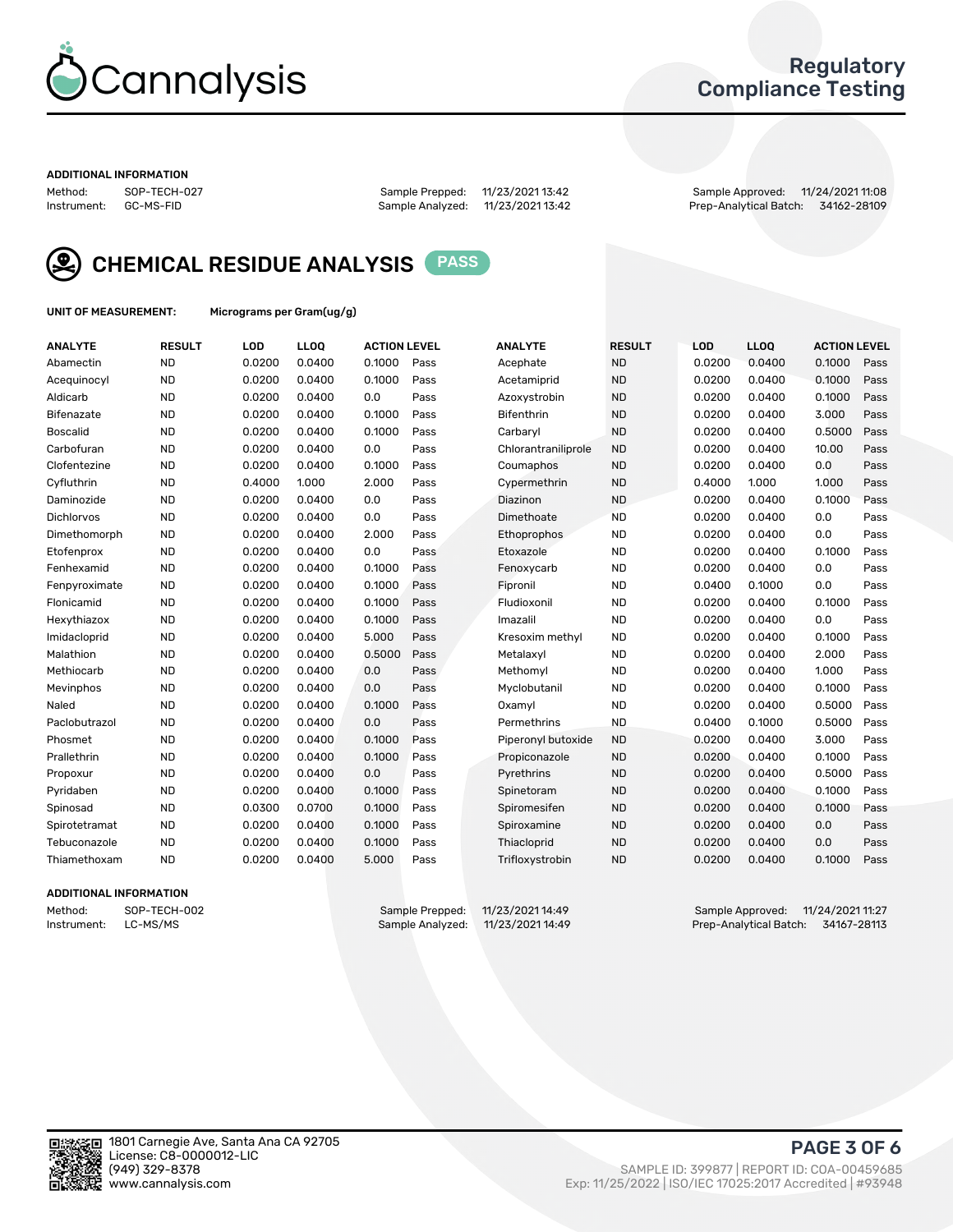

### CHEMICAL RESIDUE GC ANALYSIS PASS

| UNIT OF MEASUREMENT: | Micrograms per Gram $(uq/q)$ |        |             |                     |      |                |               |        |             |                     |      |
|----------------------|------------------------------|--------|-------------|---------------------|------|----------------|---------------|--------|-------------|---------------------|------|
| <b>ANALYTE</b>       | <b>RESULT</b>                | LOD    | <b>LLOO</b> | <b>ACTION LEVEL</b> |      | <b>ANALYTE</b> | <b>RESULT</b> | LOD    | <b>LLOO</b> | <b>ACTION LEVEL</b> |      |
| Captan               | <b>ND</b>                    | 0.1000 | 0.2000      | 0.7000              | Pass | Chlordane      | <b>ND</b>     | 0.0109 | 0.0136      | 0.0                 | Pass |
| Methyl parathion     | <b>ND</b>                    | 0.0400 | 0.1000      | 0.0                 | Pass | <b>PCNB</b>    | <b>ND</b>     | 0.0200 | 0.0400      | 0.1000              | Pass |
| Chlorfenapyr         | <b>ND</b>                    | 0.0800 | 0.1000      | 0.0                 | Pass | Chlorpyrifos   | <b>ND</b>     | 0.0800 | 0.1000      | 0.0                 | Pass |

#### ADDITIONAL INFORMATION

Method: SOP-TECH-010 Sample Prepped: 11/23/2021 14:49 Sample Approved: 11/24/2021 10:24

| epped:  | 11/23/2021 14:49 |  |
|---------|------------------|--|
| alyzed: | 11/23/2021 14:50 |  |
|         |                  |  |

Instrument: GC-MS/MS Sample Analyzed: 11/23/2021 14:50 Prep-Analytical Batch: 34168-28114

## RESIDUAL SOLVENT ANALYSIS **PASS**

UNIT OF MEASUREMENT: Micrograms per Gram(ug/g)

| <b>ANALYTE</b>       | <b>RESULT</b> | LOD    | <b>LLOO</b> | <b>ACTION LEVEL</b> |      | <b>ANALYTE</b>           | <b>RESULT</b>       | <b>LOD</b> | <b>LLOO</b> | <b>ACTION LEVEL</b> |      |
|----------------------|---------------|--------|-------------|---------------------|------|--------------------------|---------------------|------------|-------------|---------------------|------|
| Acetone              | <b>ND</b>     | 50.00  | 100.0       | 5000                | Pass | Acetonitrile             | <b>ND</b>           | 50.00      | 100.0       | 410.0               | Pass |
| Benzene              | <b>ND</b>     | 0.5000 | 1.000       | 1.000               | Pass | <b>Butane</b>            | 134.9 $\frac{1}{9}$ | 50.00      | 100.0       | 5000                | Pass |
| Chloroform           | <b>ND</b>     | 0.5000 | 1.000       | 1.000               | Pass | Ethanol                  | <b>ND</b>           | 50.00      | 100.0       | 5000                | Pass |
| <b>Ethyl Acetate</b> | <b>ND</b>     | 50.00  | 100.0       | 5000                | Pass | <b>Ethyl Ether</b>       | <b>ND</b>           | 50.00      | 100.0       | 5000                | Pass |
| Ethylene oxide       | <b>ND</b>     | 0.5000 | 1.000       | 1.000               | Pass | Heptane                  | <b>ND</b>           | 50.00      | 100.0       | 5000                | Pass |
| Hexane               | <b>ND</b>     | 50.00  | 100.0       | 290.0               | Pass | <b>Isopropyl Alcohol</b> | <b>ND</b>           | 50.00      | 100.0       | 5000                | Pass |
| Methanol             | <b>ND</b>     | 50.00  | 100.0       | 3000                | Pass | Methylene chloride       | <b>ND</b>           | 0.5000     | 1.000       | 1.000               | Pass |
| Pentane              | <b>ND</b>     | 50.00  | 100.0       | 5000                | Pass | Propane                  | <b>ND</b>           | 50.00      | 200.0       | 5000                | Pass |
| Toluene              | <b>ND</b>     | 50.00  | 100.0       | 890.0               | Pass | Xvlenes                  | <b>ND</b>           | 50.08      | 100.0       | 2170                | Pass |
| Trichloroethylene    | <b>ND</b>     | 0.5000 | 1.000       | 1.000               | Pass | 1.2-Dichloroethane       | <b>ND</b>           | 0.5000     | 1.000       | 1.000               | Pass |

### ADDITIONAL INFORMATION

Method: SOP-TECH-021 Sample Prepped: 11/23/2021 13:42 Sample Approved: 11/24/2021 10:59<br>Instrument: HS-GC-MS/FID Sample Analyzed: 11/23/2021 14:26 Prep-Analytical Batch: 34164-28111

Prep-Analytical Batch: 34164-28111



UNIT OF MEASUREMENT: Cycle Threshold (Ct)

| <b>ANALYTE</b>         | <b>RESULT</b>              | LOD   | <b>LLOO</b> |     | <b>ACTION LEVEL</b> | <b>ANALYTE</b>   | <b>RESULT</b> | LOD   | LL <sub>00</sub>       |                  | <b>ACTION LEVEL</b> |
|------------------------|----------------------------|-------|-------------|-----|---------------------|------------------|---------------|-------|------------------------|------------------|---------------------|
| A.fumigatus            | <b>ND</b>                  | 33.00 | 0.0         | 0.0 | Pass                | A. flavus        | <b>ND</b>     | 33.00 | 0.0                    | 0.0              | Pass                |
| A. niger               | <b>ND</b>                  | 33.00 | 0.0         | 0.0 | Pass                | A. terreus       | <b>ND</b>     | 33.00 | 0.0                    | 0.0              | Pass                |
| <b>STEC</b>            | <b>ND</b>                  | 33.00 | 0.0         | 0.0 | Pass                | Salmonella spp   | <b>ND</b>     | 33.00 | 0.0                    | 0.0              | Pass                |
| ADDITIONAL INFORMATION |                            |       |             |     |                     |                  |               |       |                        |                  |                     |
| Method:                | SOP-TECH-016, SOP-TECH-022 |       |             |     | Sample Prepped:     | 11/23/2021 15:32 |               |       | Sample Approved:       | 11/25/2021 00:52 |                     |
| Instrument:            | aPCR                       |       |             |     | Sample Analyzed:    | 11/24/2021 08:11 |               |       | Prep-Analytical Batch: |                  | 34172-28119         |

PAGE 4 OF 6

SAMPLE ID: 399877 | REPORT ID: COA-00459685 www.cannalysis.com Exp: 11/25/2022 | ISO/IEC 17025:2017 Accredited | #93948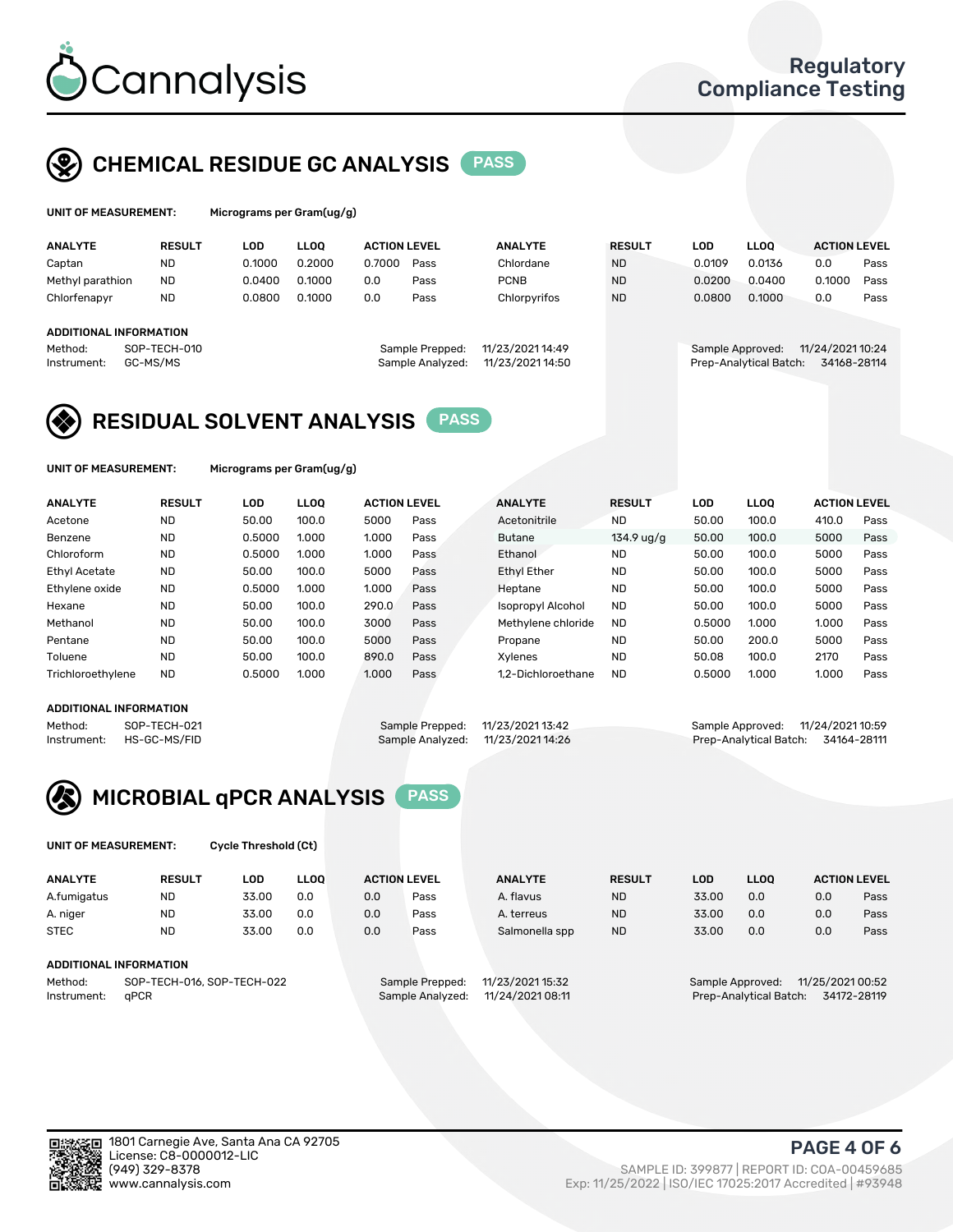



| UNIT OF MEASUREMENT:             |               | Micrograms per Gram(ug/g)      |             |                                     |                                      |               |            |                        |                                 |
|----------------------------------|---------------|--------------------------------|-------------|-------------------------------------|--------------------------------------|---------------|------------|------------------------|---------------------------------|
| <b>ANALYTE</b>                   | <b>RESULT</b> | <b>LOD</b>                     | <b>LLOQ</b> | <b>ACTION LEVEL</b>                 | <b>ANALYTE</b>                       | <b>RESULT</b> | <b>LOD</b> | <b>LLOQ</b>            | <b>ACTION LEVEL</b>             |
| Arsenic                          | <b>ND</b>     | 0.0120                         | 0.1000      | 0.2000<br>Pass                      | Cadmium                              | <b>ND</b>     | 0.0072     | 0.0500                 | 0.2000<br>Pass                  |
| Lead                             | <b>ND</b>     | 0.0068                         | 0.0500      | 0.5000<br>Pass                      | Mercury                              | <b>ND</b>     | 0.0060     | 0.0500                 | 0.1000<br>Pass                  |
| <b>ADDITIONAL INFORMATION</b>    |               |                                |             |                                     |                                      |               |            |                        |                                 |
| Method:<br>ICP-MS<br>Instrument: | SOP-TECH-013  |                                |             | Sample Prepped:<br>Sample Analyzed: | 11/23/2021 13:58<br>11/23/2021 14:19 |               |            | Sample Approved:       | 11/24/2021 16:37<br>34165-28110 |
|                                  |               |                                |             |                                     |                                      |               |            | Prep-Analytical Batch: |                                 |
|                                  |               | <b>MYCOTOXINS ANALYSIS</b>     |             | <b>PASS</b>                         |                                      |               |            |                        |                                 |
| UNIT OF MEASUREMENT:             |               | Micrograms per Kilogram(ug/kg) |             |                                     |                                      |               |            |                        |                                 |
| <b>ANALYTE</b>                   | <b>RESULT</b> | <b>LOD</b>                     | <b>LLOO</b> | <b>ACTION LEVEL</b>                 | <b>ANALYTE</b>                       | <b>RESULT</b> | <b>LOD</b> | <b>LLOQ</b>            | <b>ACTION LEVEL</b>             |
| Aflatoxin B1                     | <b>ND</b>     | 1.000                          | 2.000       | N/A                                 | Aflatoxin B2                         | <b>ND</b>     | 2.000      | 5.000                  | N/A                             |

#### ADDITIONAL INFORMATION

Aflatoxin G1 ND 2.000 5.000 N/A Aflatoxin G2 ND 2.000 5.000 N/A Total Aflatoxins ND 10.00 14.00 20.00 Pass Ochratoxin A ND 1.000 2.000 20.00 Pass

Method: SOP-TECH-020 Sample Prepped: 11/23/2021 13:27 Sample Approved: 11/24/2021 10:24 Instrument: LC-MS/MS Sample Analyzed: 11/23/2021 13:42 Prep-Analytical Batch: 34163-28108

# FILTH & FOREIGN MATERIAL ANALYSIS PASS

UNIT OF MEASUREMENT: Filth and Foreign Matter (%, #/3g)

| <b>ANALYTE</b>                                              | <b>RESULT</b> | LOD. | <b>LLOO</b> | <b>ACTION LEVEL</b>                                                         |      | <b>ANALYTE</b> | <b>RESULT</b> | LOD                                                                           | <b>LLOO</b> | <b>ACTION LEVEL</b> |      |
|-------------------------------------------------------------|---------------|------|-------------|-----------------------------------------------------------------------------|------|----------------|---------------|-------------------------------------------------------------------------------|-------------|---------------------|------|
| IF RH ME                                                    | <b>ND</b>     | 0.0  | 0.0         | 1.000                                                                       | Pass | <b>IFM</b>     | <b>ND</b>     | 0.0                                                                           | 0.0         | 25.00               | Pass |
| Mold                                                        | <b>ND</b>     | 0.0  | 0.0         | 25.00                                                                       | Pass | <b>SSCD</b>    | <b>ND</b>     | 0.0                                                                           | 0.0         | 25.00               | Pass |
| ADDITIONAL INFORMATION                                      |               |      |             |                                                                             |      |                |               |                                                                               |             |                     |      |
| Method:<br>SOP-TECH-009<br>Instrument:<br>Visual Inspection |               |      |             | 11/23/2021 12:18<br>Sample Prepped:<br>11/23/2021 12:18<br>Sample Analyzed: |      |                |               | 11/23/2021 12:30<br>Sample Approved:<br>Prep-Analytical Batch:<br>34156-28101 |             |                     |      |



PAGE 5 OF 6